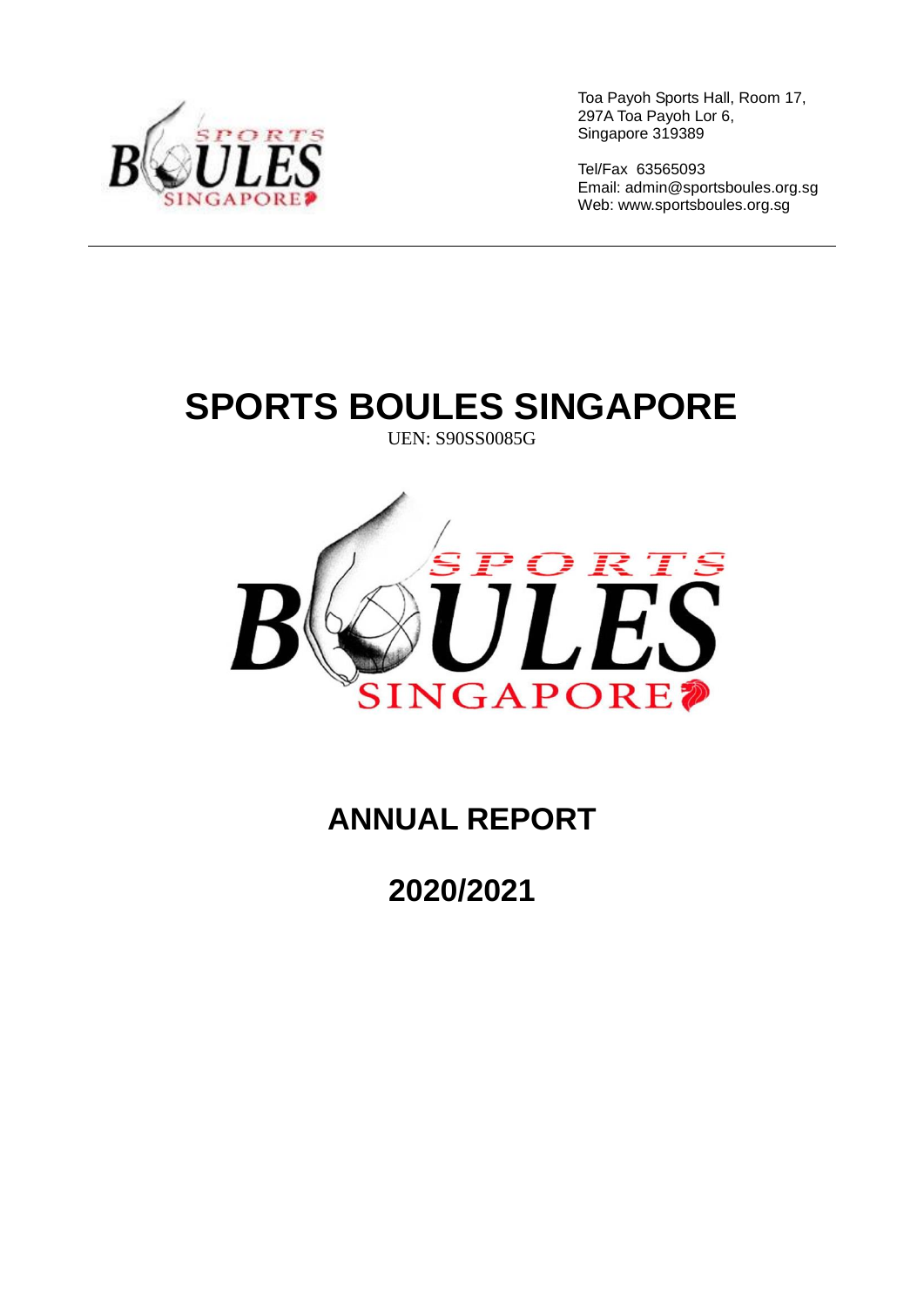

Tel/Fax 63565093 Email: [admin@sportsboules.org.sg](mailto:admin@sportsboules.org.sg) Web: www.sportsboules.org.sg

## **CONTENT**

- **1. President's Forward**
- **2. About Us (MVV, Committee)**
- **3. International Competitions**
- **4. Local Tournaments**
- **5. Promotional Events**
- **6. Appointed Auditors and Bankers**
- **7. Sports Diary 2021**
- **8. Statement of Accounts ending 31 March 2021**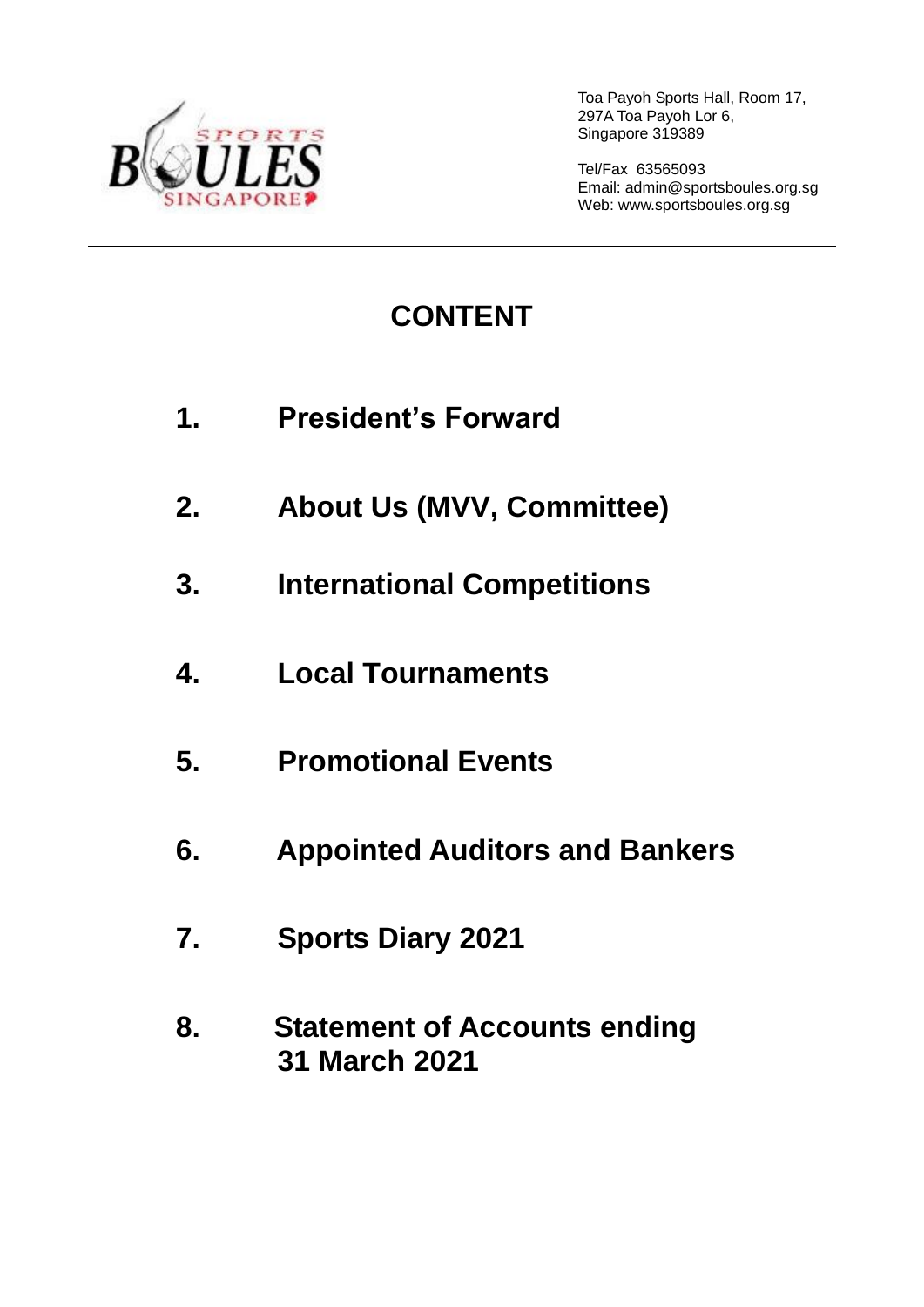

Tel/Fax 63565093 Email: [admin@sportsboules.org.sg](mailto:admin@sportsboules.org.sg) Web: www.sportsboules.org.sg

### **President's Forward**

I would like to start by expressing gratitude towards the committee and their group for their commitment and contribution for keeping the NSA lively in Singapore during this Covid-19 period.

This year marks my last year as president for the association and I look forward in welcoming a new batch of volunteers with better ideas to inspire the Team.

The challenge for the new Team is to gather greater participation for the sport. With greater participation, chances in terms of discovering hidden gems among the mix will be higher. Greater participation and exposure of the sport to the public can also help in terms of funding and ease the financial expenses.

As the Covid-19 situation gets better, the association can resume back to their normal activities and I believe that the NSA will be even more lively and active.

This young batch of athletes that I observed displayed more consistency in terms of how they are throwing their balls and accuracy rate were far greater as compared to the previous year. With more self-belief and hard work, I am sure they will be able to achieve better results in the coming years.

Finally, I would like to thank everybody for their support, tough work and sacrifices they made for the NSA the past year. All these would not be able to do without the contributions for each and everybody within the NSA.

Goh Wee Teck President, 2021/22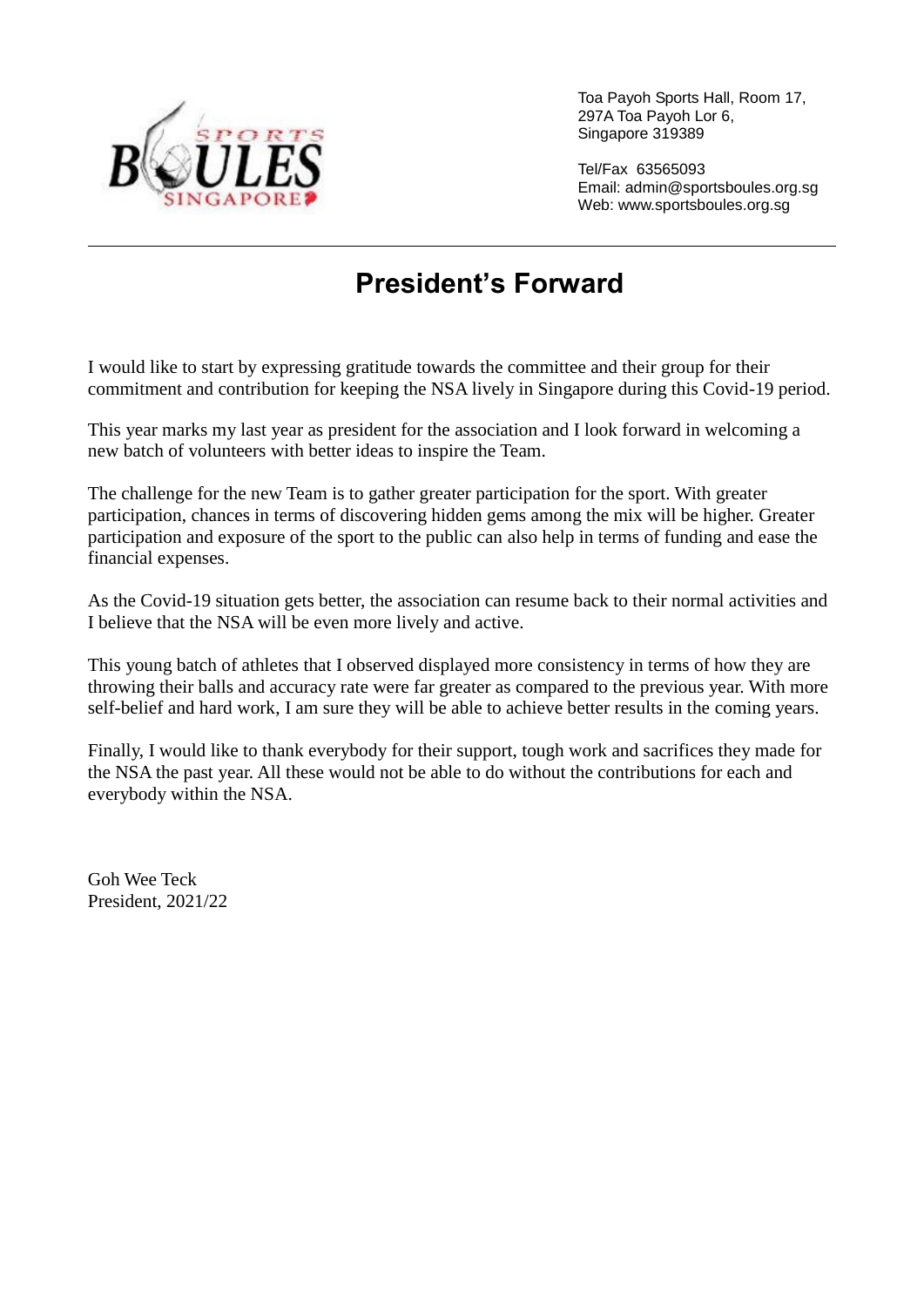

Tel/Fax 63565093 Email: [admin@sportsboules.org.sg](mailto:admin@sportsboules.org.sg) Web: www.sportsboules.org.sg

### **About Us (Committee)**

Leck Wan Qing Committee Member 11 December 2019

Goh Wee Teck President 11 December 2019 Tan Gong Neng Gary Hon. Secretary 11 December 2019 Lim Jing Heng Hon. Treasurer 11 December 2019 Anthony Peter Ho Advisor 11 December 2019 Terence Lau Committee Member 11 December 2019 Chin Xiong Sheng Committee Member 11 December 2019 Cheng Zhi Ming Committee Member 11 December 2019

#### **Name: Constanting Designation: Constanting Appointed Date: Appointed Date:**

### **Objectives of the Charity**

Our objectives is to promote the sports of Petanque in Singapore and to promote the relations and exchanges with similar organisations outside Singapore. We also want to develop the knowledge and skill of local Petanque players to international standard.

The policies adopted during the financial year is funded by Sports Singapore.

We will have 4 board meetings in a year which consist of 1 Annual General Meeting and 3 Committee Meetings.

Board Meetings Attendance: (Present) Goh Wee Teck Tan Gong Neng Gary Lim Jing Heng Anthony Peter Ho Terence Lau Chin Xiong Sheng Cheng Zhi Ming Leck Wan Qing Lee Hin Yee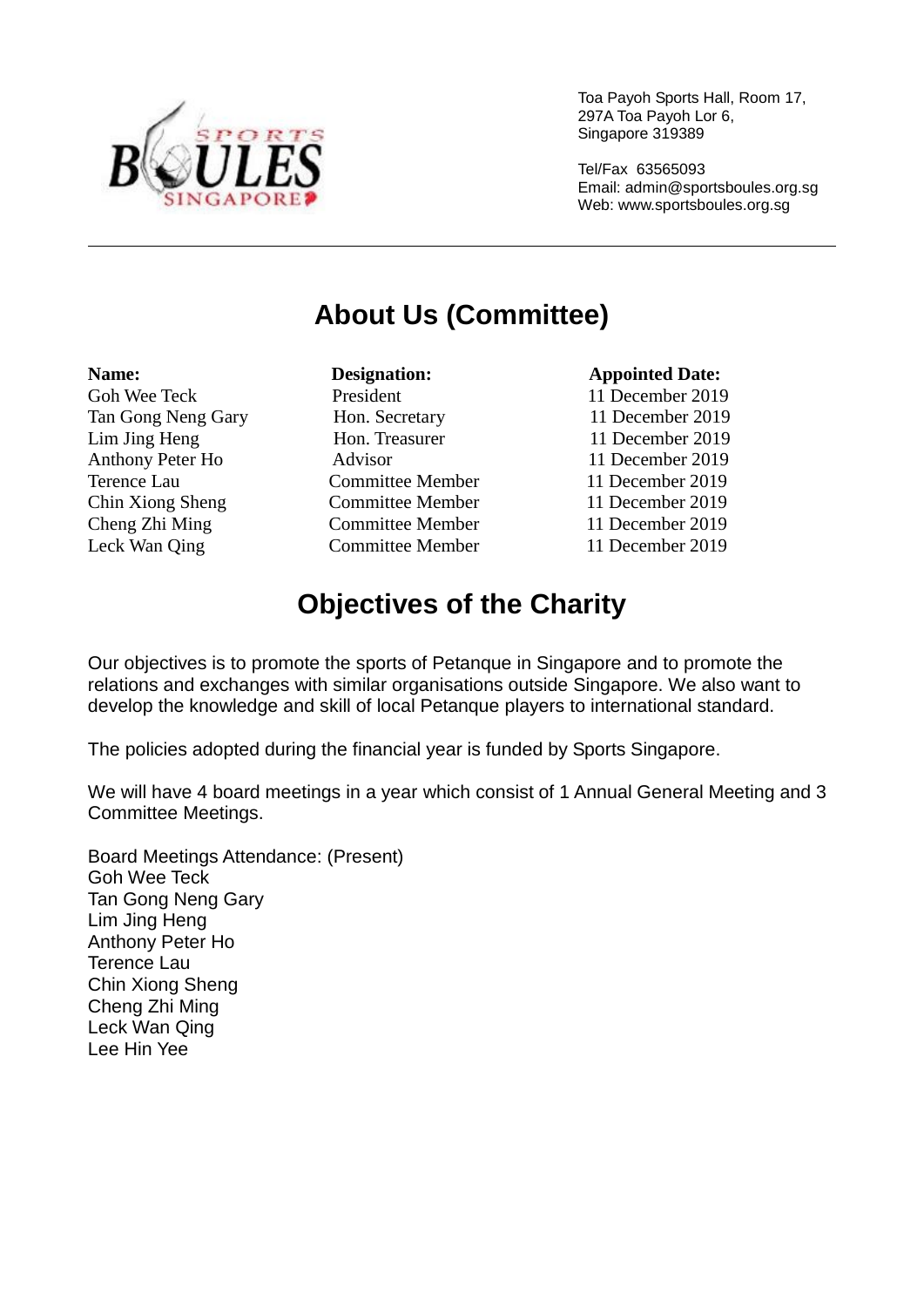

Tel/Fax 63565093 Email: [admin@sportsboules.org.sg](mailto:admin@sportsboules.org.sg) Web: www.sportsboules.org.sg

### **International Competitions**

2020

03 - 09 Aug 1 1<sup>st</sup> World Petanque Online Championship:

Parthian shooting Juniors Female Gold (Josephine Pan)

Parthian shooting Juniors Male Silver (Gavin Ong)

Male Standard Shooting (Junior) Gold (Eilliot Tan)

Female Standard Shooting (Senior) Silver (Huiying)

Silver (Kristie-Ann Tan)

Bronze (Gareth Ong) Top 8 (Garren /Javen/ Zac)

> Silver (Zachary Tan) Bronze (Gareth Ong)

### **Local Tournaments:**

Congratulations to all the winners.

2020

Due to covid19, all local tournaments were cancelled.

2021

28 – 29 Aug Pesta Sukan 2021 Petanque

1<sup>st</sup> SBS singles women (Huiying) 3<sup>rd</sup> SBS singles men (Zachary)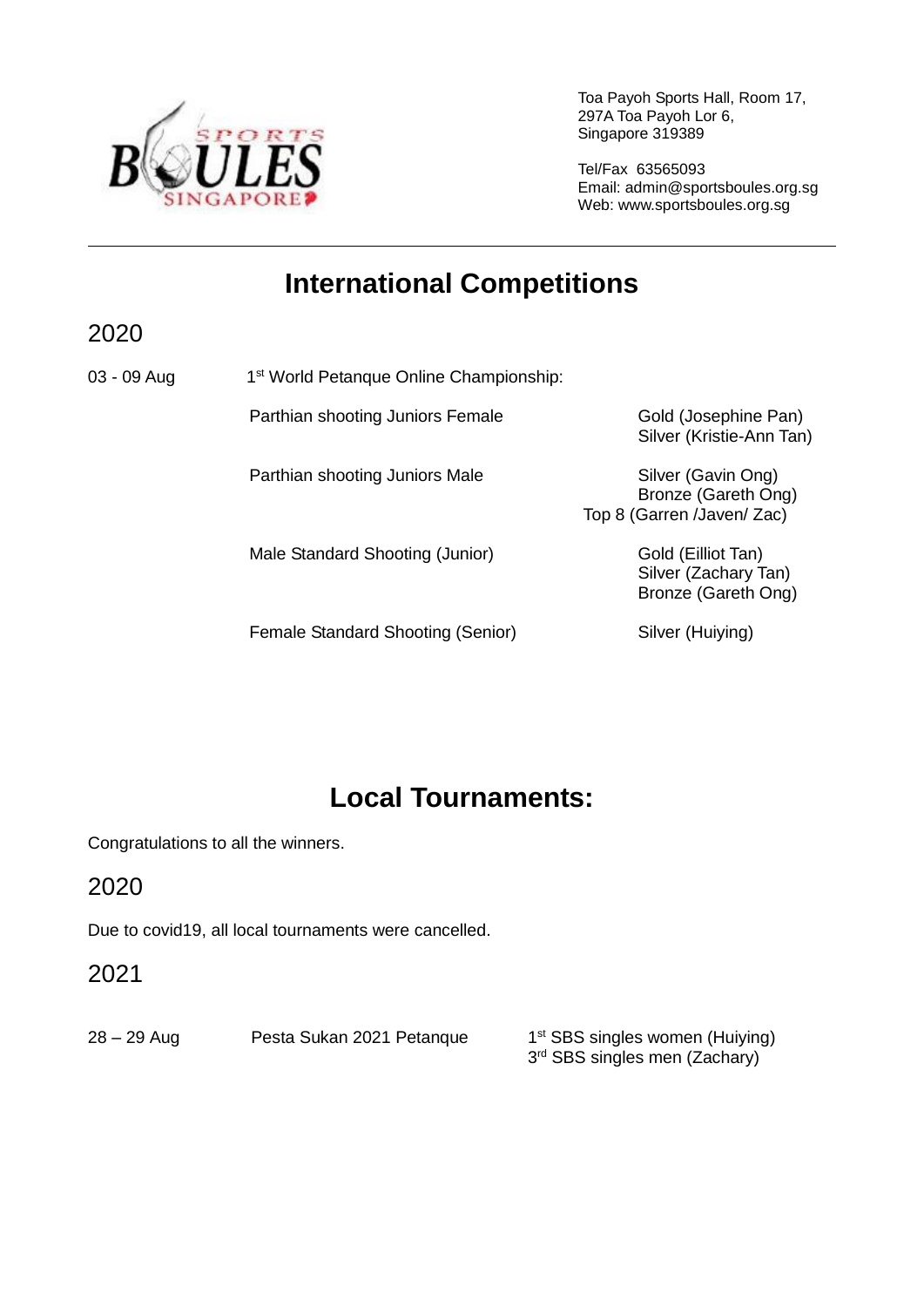

Tel/Fax 63565093 Email: [admin@sportsboules.org.sg](mailto:admin@sportsboules.org.sg) Web: www.sportsboules.org.sg

### **Promotional Events**

2020

Active SG Petanque Try Out (Team Nila) Leisure Play Leisure Play People Association Master's Try out Event

2021

Singapore sports school carnival Leisure Play

### **Appointed Auditors & Bankers**

S B Tan Audit PAC – Chew Foo

DBS Current Bank Account (Toa Payoh Branch)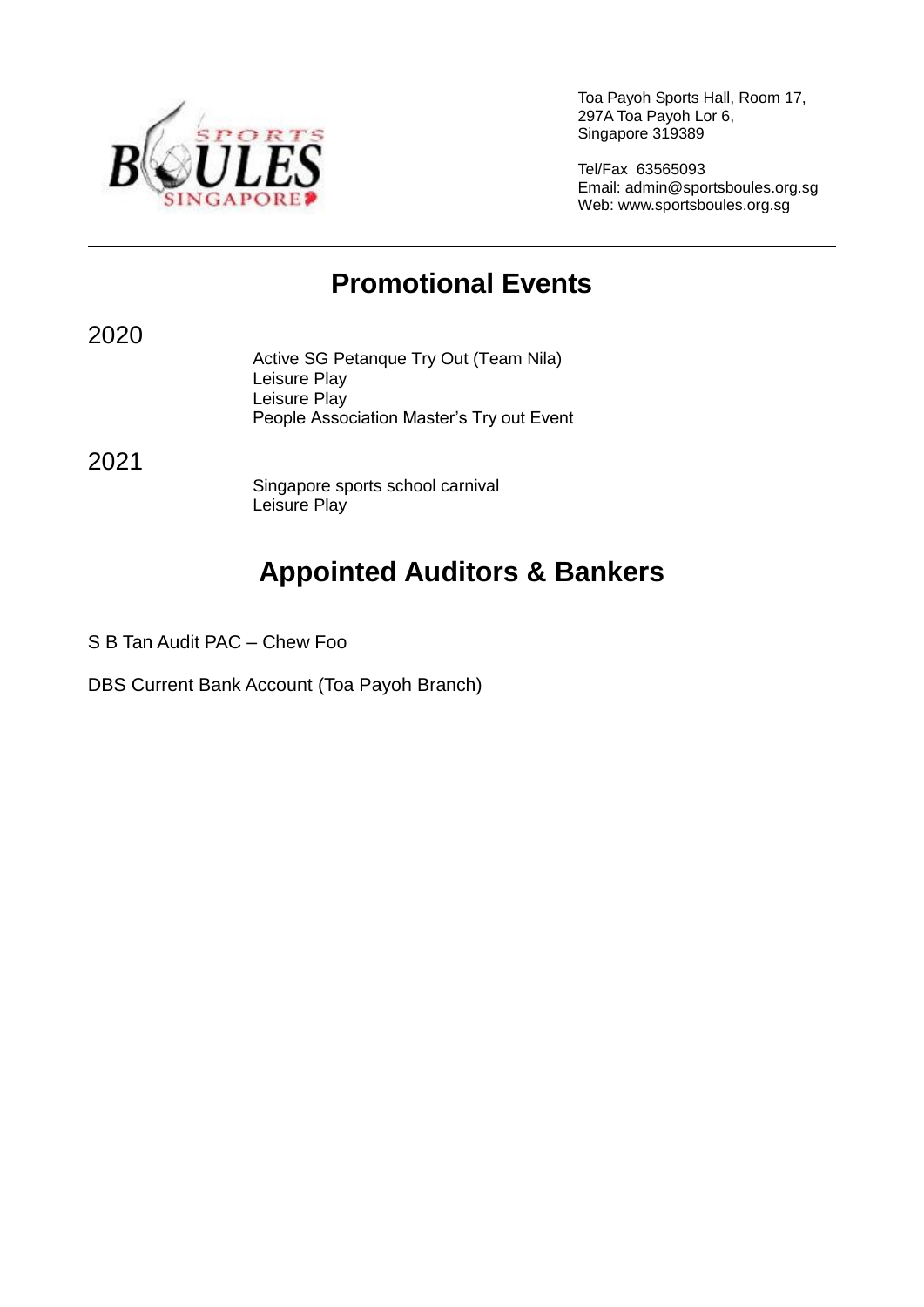

Tel/Fax 63565093 Email: [admin@sportsboules.org.sg](mailto:admin@sportsboules.org.sg) Web: www.sportsboules.org.sg

### **Sports Diary 2021 (Revised)**

| <b>Month/Date</b>        | <b>Events</b>                                                  | <b>Venue</b>                                    |  |
|--------------------------|----------------------------------------------------------------|-------------------------------------------------|--|
| <b>January</b>           |                                                                |                                                 |  |
| February                 |                                                                |                                                 |  |
| <b>March</b><br>13 & 14  | SBS doubles (open) 2021                                        | Toa Payoh (CANCELLED DUE<br>TO COVID19)         |  |
| <b>April</b>             |                                                                |                                                 |  |
| <b>May</b>               | <b>SBS Triples (Open) 2021</b>                                 | <b>Toa Payoh (CANCELLED DUE</b><br>TO COVID 19) |  |
| 23                       |                                                                |                                                 |  |
| June                     |                                                                |                                                 |  |
| July                     | <b>SBS</b> Singles (Open)                                      | Toa Payoh (CANCELLED DUE<br>TO COVID 19)        |  |
| 25                       |                                                                |                                                 |  |
| <b>August</b><br>28 & 29 | Pesta Sukan 2021 Petanque                                      | <b>Toa Payoh</b>                                |  |
| September                | <b>SBS Mixed doubles</b>                                       | <b>Toa Payoh</b>                                |  |
| 25                       |                                                                |                                                 |  |
| <b>October</b>           | <b>Singapore Opens 2021</b>                                    | <b>Toa Payoh</b>                                |  |
| 23 & 24                  |                                                                |                                                 |  |
| <b>November</b>          |                                                                | Santa Susana (Spain)                            |  |
| $12 - 14$                | World championships: Triple and<br>shooting (Women and Junior) |                                                 |  |
| $19 - 21$                |                                                                |                                                 |  |
|                          | World Championships: Triple and<br>shooting (Mens)             |                                                 |  |
| <b>December</b>          |                                                                |                                                 |  |
|                          |                                                                |                                                 |  |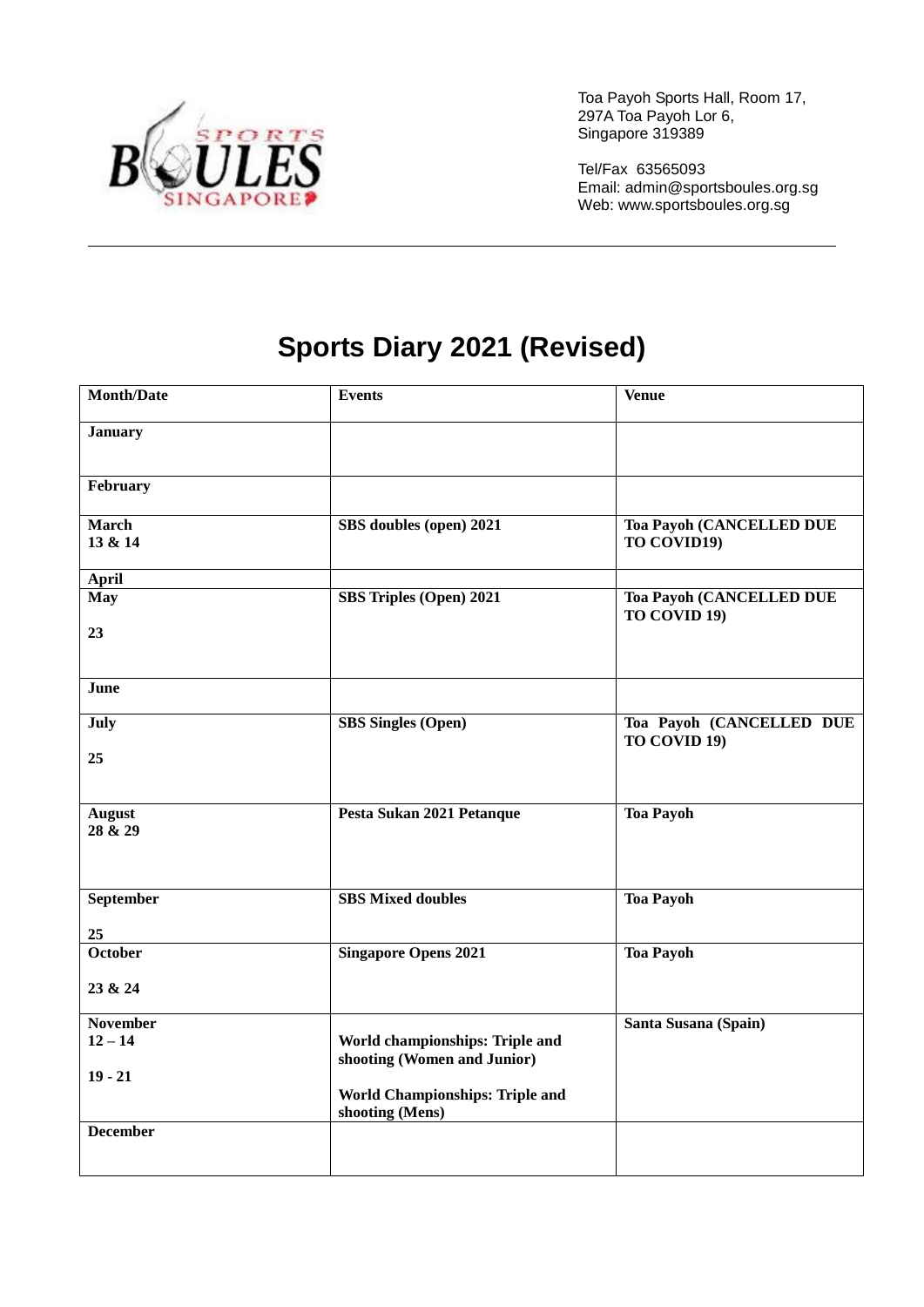

Tel/Fax 63565093 Email: [admin@sportsboules.org.sg](mailto:admin@sportsboules.org.sg) Web: www.sportsboules.org.sg

#### **Governing Instruments**

Sports boules Singapore was incorporated on the year of 2003. We are registered societies under Registry of Societies and our charity organization registered in 12 Jan 2011 with Charity portal.

#### **Our policies**

Safe sports policy, Anti-doping policy, HR SOP, Finance SOP, conflict of interest policy, Selection Policy, SBS Athlete's agreement, SEA Games Selection Policy, High Performance Program Selection Policy, Singapore Charities Act, Singapore Financial Reporting Standards, SportSG Financial Regulations

#### **Funding Sources**

The main funding from Sports Boules Singapore is from SportSG fund. Others source of funding will be memberships fees, donation, competition registration fees.

#### **Conflict of interest Policy**

The Board has put in place documented procedures for Board members and staff to declare actual or potential conflicts of interests on a regular and need-to basis. Board members also abstain and do not participate in decision-making on matters where they have a conflict of interest.

#### **Disclosure of Annual Remuneration of Employees**

Salary range more than  $$100,000 = 0$ Salary range below  $$100,000 = 1$ 

None of the paid staff is related to the executive head/ board members

None of the board members are paid. All board members of Sports Boules Singapore are work on a volunteer basis. None of the board members have work consecutive for more than 10 years.

#### **Future Plans**

Working with Singapore Sports school and develop more National Players. Collaborations with French clubs and organised more Petanque local events/ tournaments.

#### **Review of financial State for FY20**

The association had lost their IPC status and majority of the funding from SportSG. And due to covid measurements in place we are unable to organise activities and events for the sports, thus harder in terms of bringing in income for the association. We are striving to gain back our IPC status and organise more local events next year.